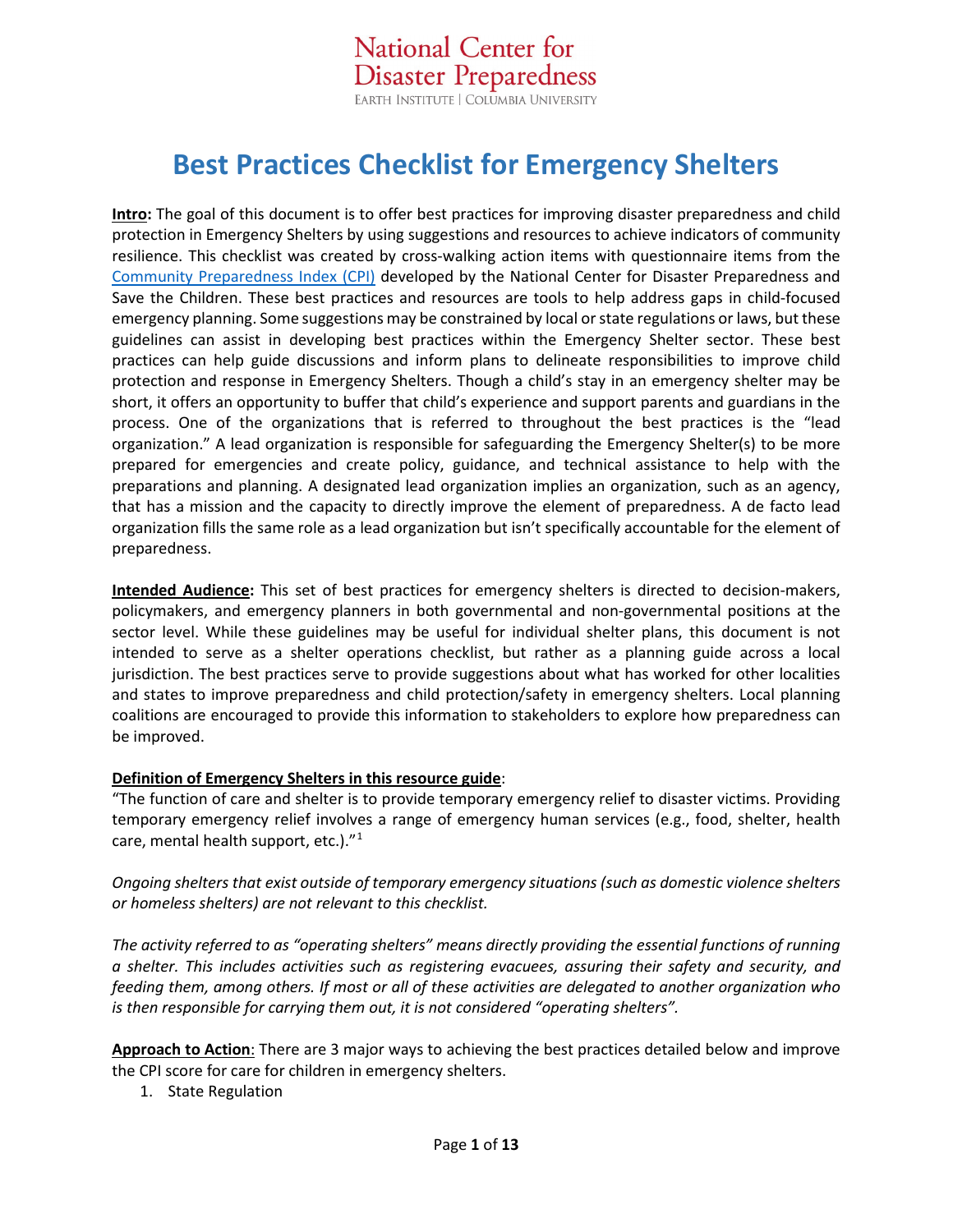**National Center for Disaster Preparedness** EARTH INSTITUTE | COLUMBIA UNIVERSITY

- 2. County or local regulations
- 3. Best practices through coalition action

As you review these best practices, check off items that are adequately addressed in your current shelter operations plan. Keep in mind that legal requirements or guidelines handed down by a lead organization carry more weight in terms of preparedness than an unregulated best practice.

**Before You Get Started:** Before going through these best practices, identify the emergency shelter licensing or regulatory requirements and lead authorities for your community. There may be an agreement between the American Red Cross and your community for emergency shelters with varying degrees of responsibility delegated to the American Red Cross and at various points in the response and recovery phase. This function may be provided by emergency management or through the human service agencies such as the Department of Social Services or Public Health and often in close collaboration with Emergency Management and even the schools. Whole Community planning is encouraged in order to develop a comprehensive and appropriate plan for the unique needs of each jurisdiction and its children.

**Disclaimer:** The question identifiers that begin with "Q" (e.g.: Q1, Q2, etc.) located next to some of te checklist items correspond to the question number in the Community Preparedness Index (CPI) questionnaire. This reference point is for those who are utilizing this tool alongside the CPI. The item numbers are to track individual items within this document only. For more information about the CPI please email [rcrc@columbia.edu.](mailto:rcrc@columbia.edu?subject=CPI%20Inquiry%20-%20Best%20Practice%20Checklist) This document was last updated on **8/6/2021.** The referenced hyperlinks will not be maintained beyond this date but are listed for your reference.

### **Shelter Management Structure**

☐ **A. The community has an organization that is formally designated as the lead organization for "Emergency Support Function #6, Mass Care" under the National Response Framework (NRF) set for by FEMA.** *(Q1)* 

The Emergency Support Function #6 (ESF #6) includes Mass Care, Emergency Assistance, Temporary Housing and Human Services. These foci within the support function all provide assistance through housing, health, and social services to keep survivors of disasters in good health. At the national level, the Federal Emergency Management Agency (FEMA) and the American Red Cross (ARC) are co-leads for Mass Care, or ESF #6.  $2$  State agencies and coordinators for Mass Care can be found in the references. [3](#page-11-2)

□ Lead Organization Name:

☐ **B. There is an organization that is responsible for operating shelters to provide extended accommodation for large numbers of people following a major emergency or disaster.** *(Q2)*

In general, a county or state government may have a division or operations center dedicated to finding shelters for individuals displaced by disasters. It is also common for local governments to be responsible for the coordination of emergency shelters through local emergency plans.<sup>[4](#page-11-3)</sup> As a result, shelter operations are usually executed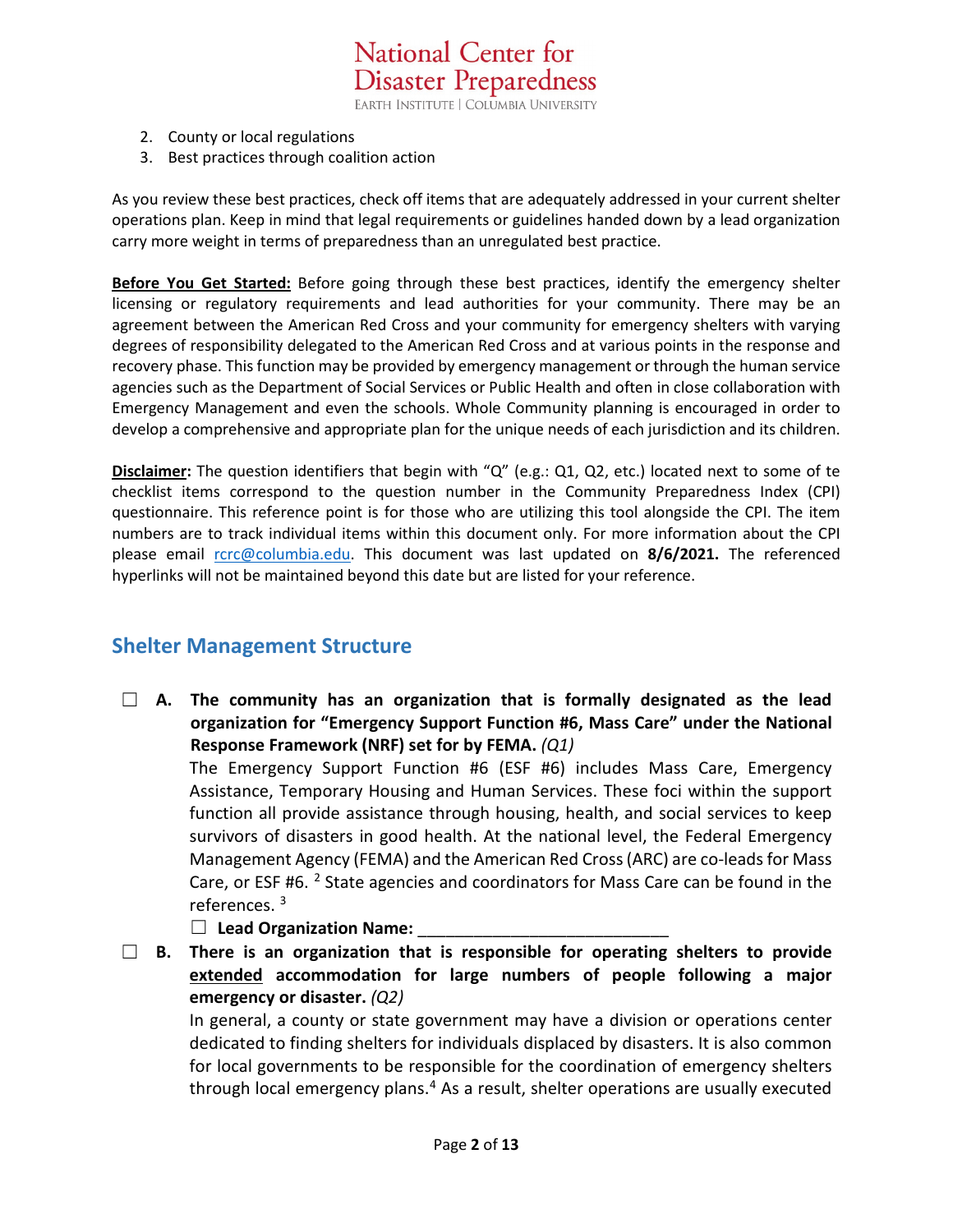**Disaster Preparedness** EARTH INSTITUTE | COLUMBIA UNIVERSITY

National Center for

by organizations such as the ARC or by local government, or both. <sup>[5](#page-11-4)</sup> Extended accommodations should also include provisions for housing transition plans as shelters reduce or conclude operations. Close collaboration with the jurisdictions housing recovery team is advised along with local case managers.

- ☐ **C. An organization in the community has a memorandum of agreement, memorandum of understanding or similar written agreement specifically with the** *local chapter* **of the American Red Cross to provide shelters, shelter services or shelter supplies for large numbers of people following a major emergency or disaster.** *(Q5)* An example of a Memorandum of Understanding (MOU) between the American Red Cross and a Local government can be seen in the references.  $6$  Any agency that signs an MOU with the Red Cross will receive the Red Cross Shelter Guidance document which now includes children in its considerations. Not all jurisdictions will require a formal MOU with the Red Cross however, close plan alignment between the local Red Cross chapter and county plans is recommended.
	- **D. Under the terms of such agreement, check the one that best characterizes the nature of the American Red Cross chapter's involvement in shelter operation:** *(Q6)*
		- ☐ **The American Red Cross will manage the shelters, i.e., be responsible for all essential shelter functions.**
		- ☐ **The American Red Cross will not manage the shelters but will provide the shelter operator with shelter staff training, meals, supplies or material for the shelter.**
		- ☐ **The American Red Cross will not manage the shelter but will provide the operator with trained and vetted staff.**
		- ☐ **If local resources are overwhelmed, the American Red Cross may provide supplemental support to the local municipality to help support shelter operations.**

Each locality will have a unique agreement with the Red Cross that may include one or more of the above scenarios. Local shelter planners should have a clear understanding of roles and responsibilities, and ideally develop redundancy staffing plans regardless of the terms of the agreement. This is particularly recommended for any scenario where staffing transitions may occur between county staff and ARC volunteers (i.e., after 72 hours, or other agreed upon time period).

☐ **E. Other organizations or agencies in the community have a written agreement with a faith-based organization, or with another community-based organization to provide shelters, shelter services or shelter supplies for large numbers of people following a major emergency or disaster.** *(Q4)*

Some independently operated shelters run by faith-based or other non-profits may open on an ad hoc basis to support local shelter efforts, particularly during large scale disasters. Local government should develop a plan with these organizations in advance to ensure all shelters are operating under the same protocols and best practices to protect children throughout the jurisdiction.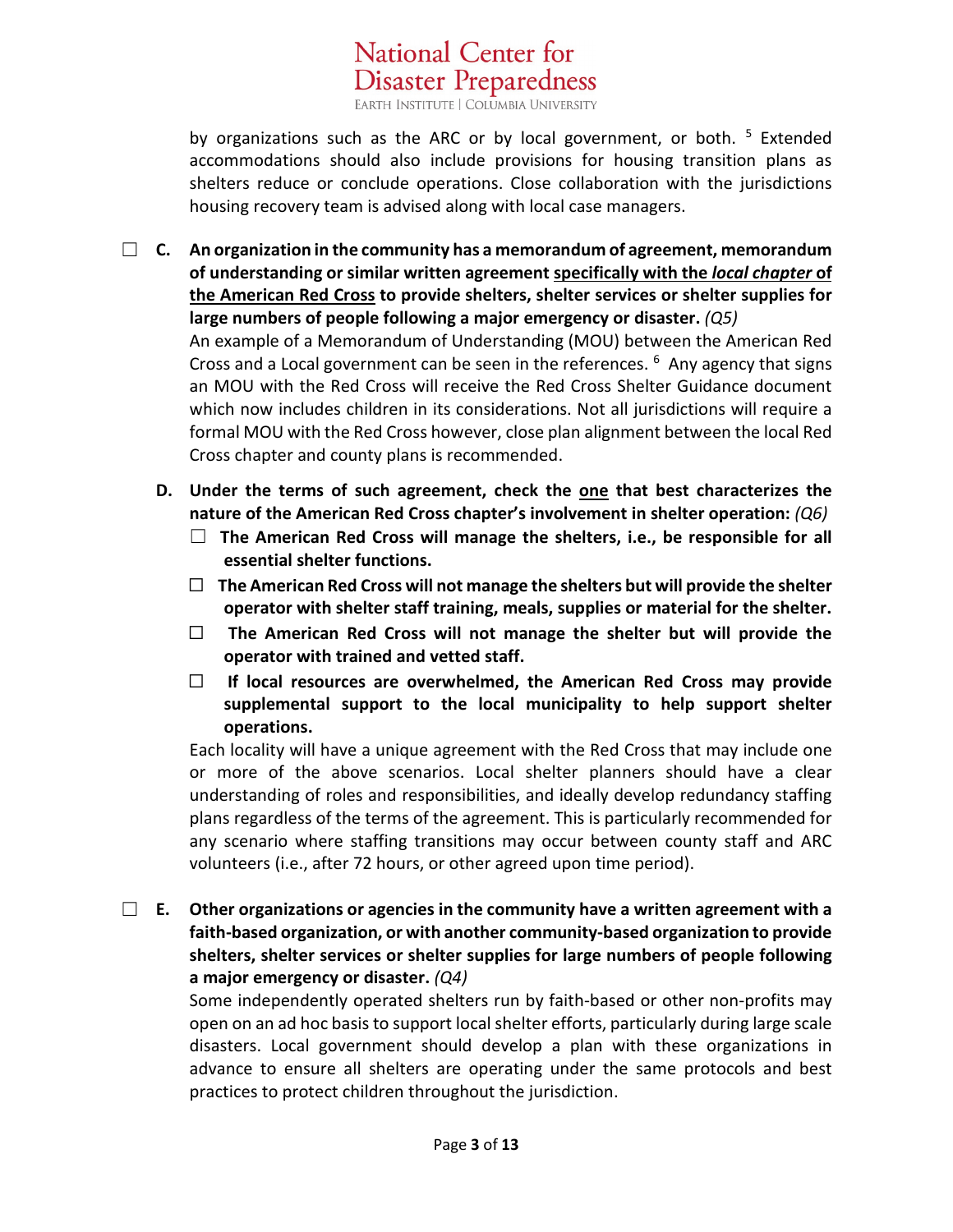National Center for **Disaster Preparedness** 

### **Shelter Operations**

| <b>A. Intake</b> (Q.3 & Q.7) |                                  |     |                                                                                                                                                                                                                                                                                                                                                                                                                                                                                                                                                                                                                                                                                                                    |
|------------------------------|----------------------------------|-----|--------------------------------------------------------------------------------------------------------------------------------------------------------------------------------------------------------------------------------------------------------------------------------------------------------------------------------------------------------------------------------------------------------------------------------------------------------------------------------------------------------------------------------------------------------------------------------------------------------------------------------------------------------------------------------------------------------------------|
| Lead Org<br>(ESF#6)          | Local Org or<br><b>Red Cross</b> |     | <b>Best Practices</b>                                                                                                                                                                                                                                                                                                                                                                                                                                                                                                                                                                                                                                                                                              |
|                              |                                  |     | (1) Children are registered upon intake.<br>The National Center for Missing & Exploited Children (NCMEC)<br>has a child ID kit that can ensure that the information on<br>children is the most up-to-date and can help them be easily<br>identified. This kit should be considered. <sup>7</sup> CDC guidance on how<br>to register children, including a hospital-style identification<br>bracelet, surveying children, and assessing which children may<br>be high risk, should be considered. <sup>8</sup>                                                                                                                                                                                                      |
|                              |                                  | (2) | An assessment of a child's individual needs is administered, if<br>deemed necessary based on triage or intake protocols.<br>The International Federation of the Red Cross standards for<br>emergency shelters provide guidelines for looking at qualities in<br>children that indicate a need for increased attention, such as<br>minors without an adult, children with disabilities, and other<br>function and access needs. This can also include children who<br>may be on the autism spectrum, social and cultural<br>considerations, clothing and sleeping arrangements, hygiene,<br>etc. <sup>9</sup> Consider using "blue-sky" exercises to better plan for the<br>needs of children in a shelter setting. |
|                              |                                  | (3) | Protocols are in place to ensure that parents/guardians with<br>children understand the rules and responsibilities in the<br>shelter.                                                                                                                                                                                                                                                                                                                                                                                                                                                                                                                                                                              |
|                              |                                  | (4) | Daily counts of children are recorded and shared with ESF#6<br>partners and with the lead agency who is responsible for<br>providing support services to children and families at the                                                                                                                                                                                                                                                                                                                                                                                                                                                                                                                              |

### **B. Sleeping Quarters** *(Q.3 & Q.7)*

Lead Org Local Org or (ESF#6) Red Cross Best Practices

**shelter.**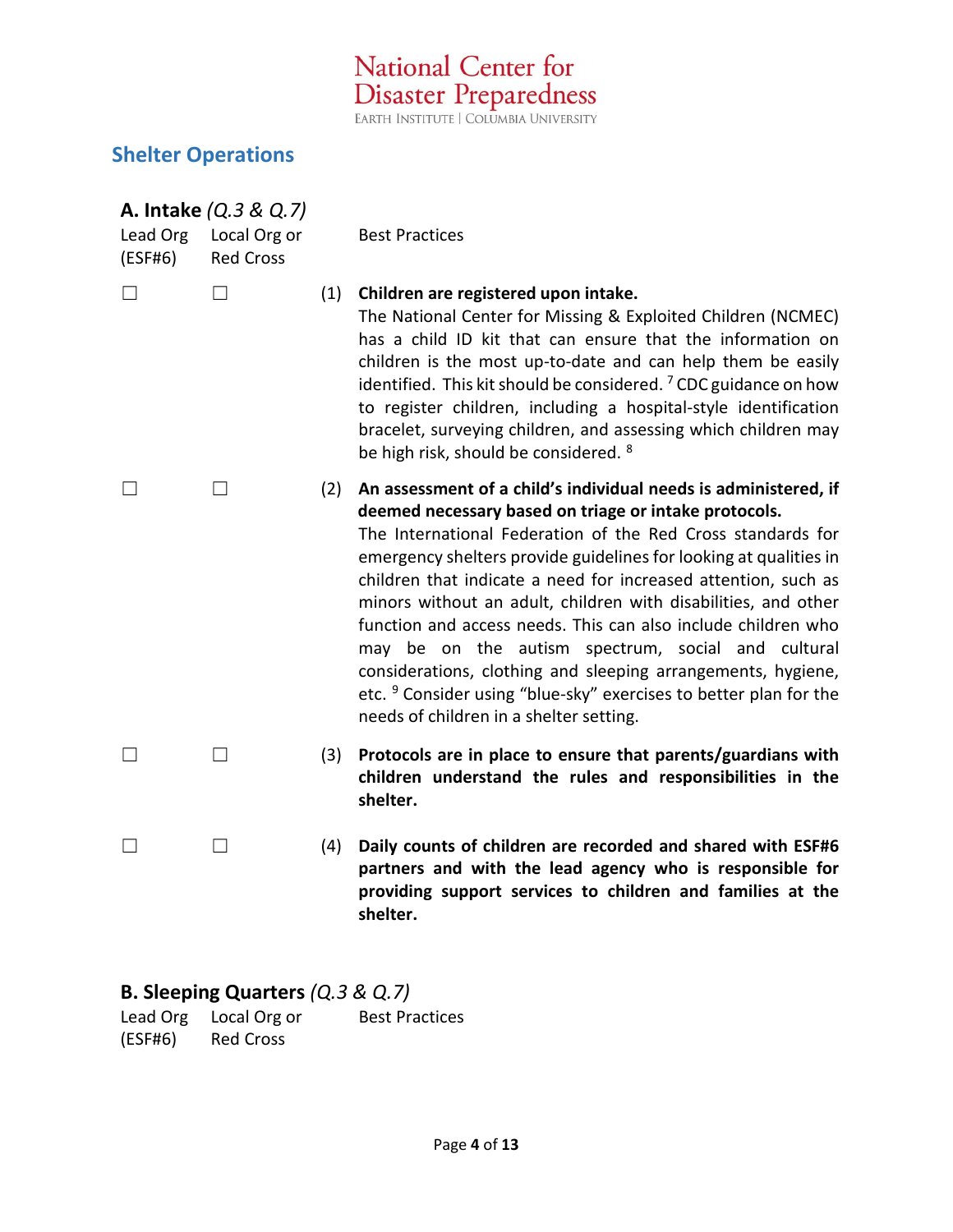**Disaster Preparedness** EARTH INSTITUTE | COLUMBIA UNIVERSITY ☐ ☐ (1) **There is a "family only" sleeping area.** A dedicated family sleeping area is a step to help ensure the safety and comfort of children by keeping the family unit together. ☐ ☐ (2) **Children and family sleeping areas are placed in proximity to designated child play areas.** A dedicated play area for children can provide an area of respite for parents and guardians for their children to have supervised play. Co-locating this area with the sleeping area allows for better monitoring and increased likelihood of use. ☐ ☐ (3) **Sleeping areas for single men or other populations are placed as far as possible from of child and family sleeping areas.** When planning a shelter's layout, a family sleeping area should be located closest to the play area, followed by single women, followed by single men. [10](#page-12-3) ☐ ☐ (4) **Sleeping materials in the shelter are appropriate for children and infants of all ages (cribs, infant blankets, etc.).** For safety reasons, young infants should not sleep on cots or on the floor. It is unlikely parents or guardians will have appropriate sleeping materials. Planners should work with local non-profits, diaper banks, and other early childhood experts to ensure these

National Center for

### **C. Hygiene and Sanitation** *(Q.3 & Q.7)*

| Lead Org<br>(ESF#6) | Local Org or<br><b>Red Cross</b> |     | <b>Best Practices</b>                                                                                                                                                                                                                                               |
|---------------------|----------------------------------|-----|---------------------------------------------------------------------------------------------------------------------------------------------------------------------------------------------------------------------------------------------------------------------|
|                     |                                  | (1) | Children and family areas have easy access to designated<br>bathrooms.                                                                                                                                                                                              |
|                     |                                  | (2) | Child and family bathrooms, toilets, and shower areas are well<br>lit and regularly monitored. These areas also have adequate<br>law enforcement presence and safety and security protocols in<br>place for 24 hours/day.                                           |
|                     |                                  | (3) | There are procedures for sanitary disposal of wastes that<br>cannot be handled in bathrooms, such as diapers and feminine<br>hygiene products.<br>Shelter plans should include resources and facilities for<br>menstrual hygiene management for women and girls. 11 |

needs are incorporated into a plan.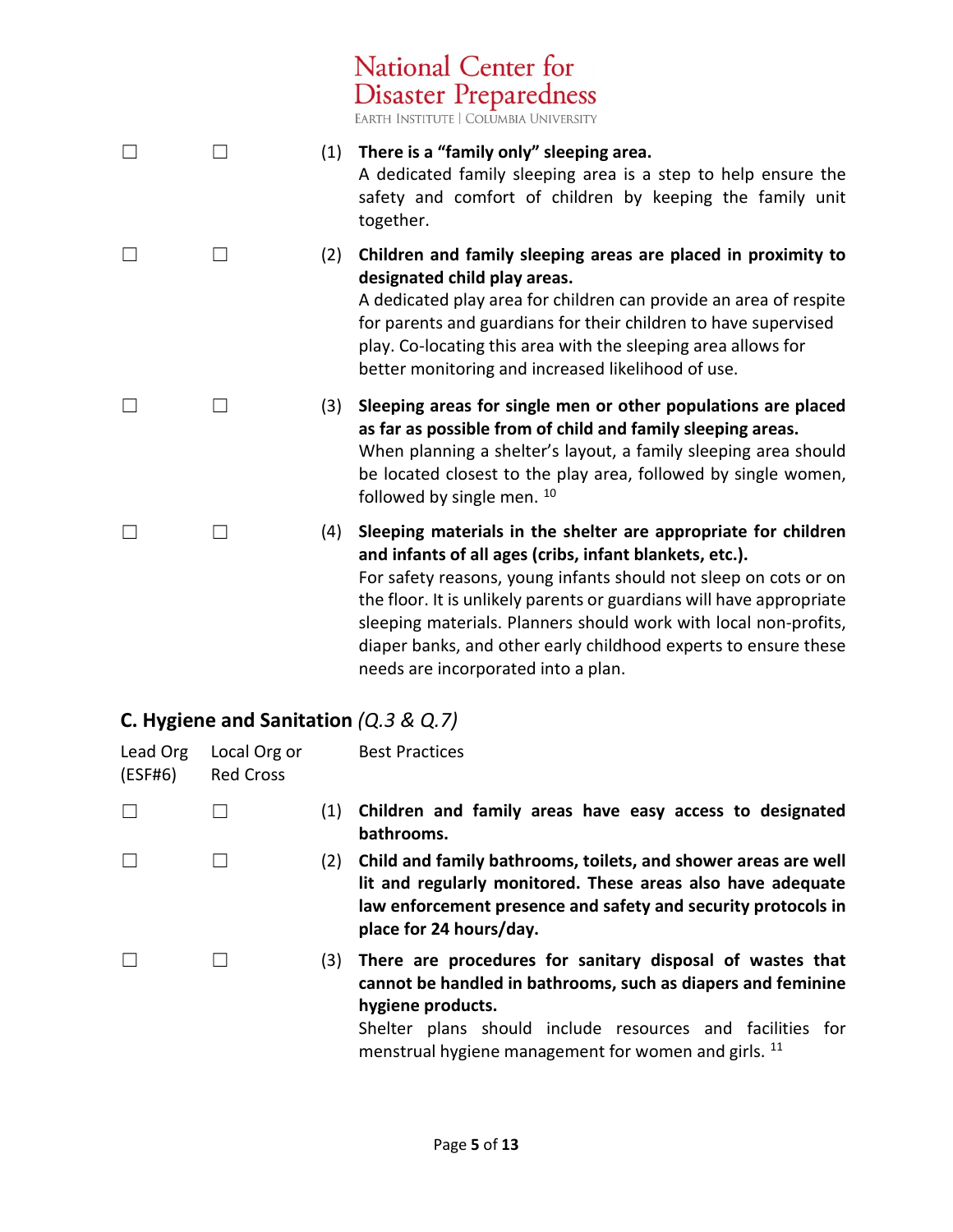National Center for<br>Disaster Preparedness

### **D. Infants** *(Q.3 & Q.7)*

| Lead Org<br>(ESF#6) | Local Org or<br><b>Red Cross</b> |     | <b>Best Practices</b>                                                                                                                                                                                                                                                                                         |
|---------------------|----------------------------------|-----|---------------------------------------------------------------------------------------------------------------------------------------------------------------------------------------------------------------------------------------------------------------------------------------------------------------|
|                     |                                  | (1) | Breastfeeding or bottle-feeding mothers have<br>specific<br>accommodations.<br>There should be a clean, private area where women can<br>breastfeed infants. If possible, lactation consultants should also<br>be on site. <sup>12</sup> Access to baby formula and sterile water should<br>also be available. |
|                     |                                  | (2) | There are sterile bathing and diaper changing facilities for<br>newborns and extremely young infants.<br>Note that bathrooms are not safe nor sterile facilities for<br>conducting these activities.                                                                                                          |

# **E. Family Reunification** *(Q.3 & Q.7)*

<span id="page-5-0"></span>

| Lead Org<br>(ESF#6) | Local Org or<br><b>Red Cross</b> |     | <b>Best Practices</b>                                                                                                                                                                                                                                                                                                                                                                                                           |
|---------------------|----------------------------------|-----|---------------------------------------------------------------------------------------------------------------------------------------------------------------------------------------------------------------------------------------------------------------------------------------------------------------------------------------------------------------------------------------------------------------------------------|
|                     |                                  | (1) | There is a lead agency for child separation and reunification<br>support.<br><b>Lead Organization Name:</b>                                                                                                                                                                                                                                                                                                                     |
|                     |                                  | (2) | There are within-shelter family reunification procedures.<br>A meeting point in the shelter should be established in large<br>shelters, with the meeting location posted on message boards<br>with a clear sign and diagram indicating the location. <sup>13</sup>                                                                                                                                                              |
|                     |                                  | (3) | There are procedures for informing local law enforcement<br>personnel of children without their parent or guardian present<br>(i.e., unaccompanied minors).<br>There should be a multi-stage process for finding, tracking, and<br>reuniting children with their families. This should include<br>collaboration with The National Center for Missing & Exploited<br>Children for any large-scale disasters. <sup>14 15 16</sup> |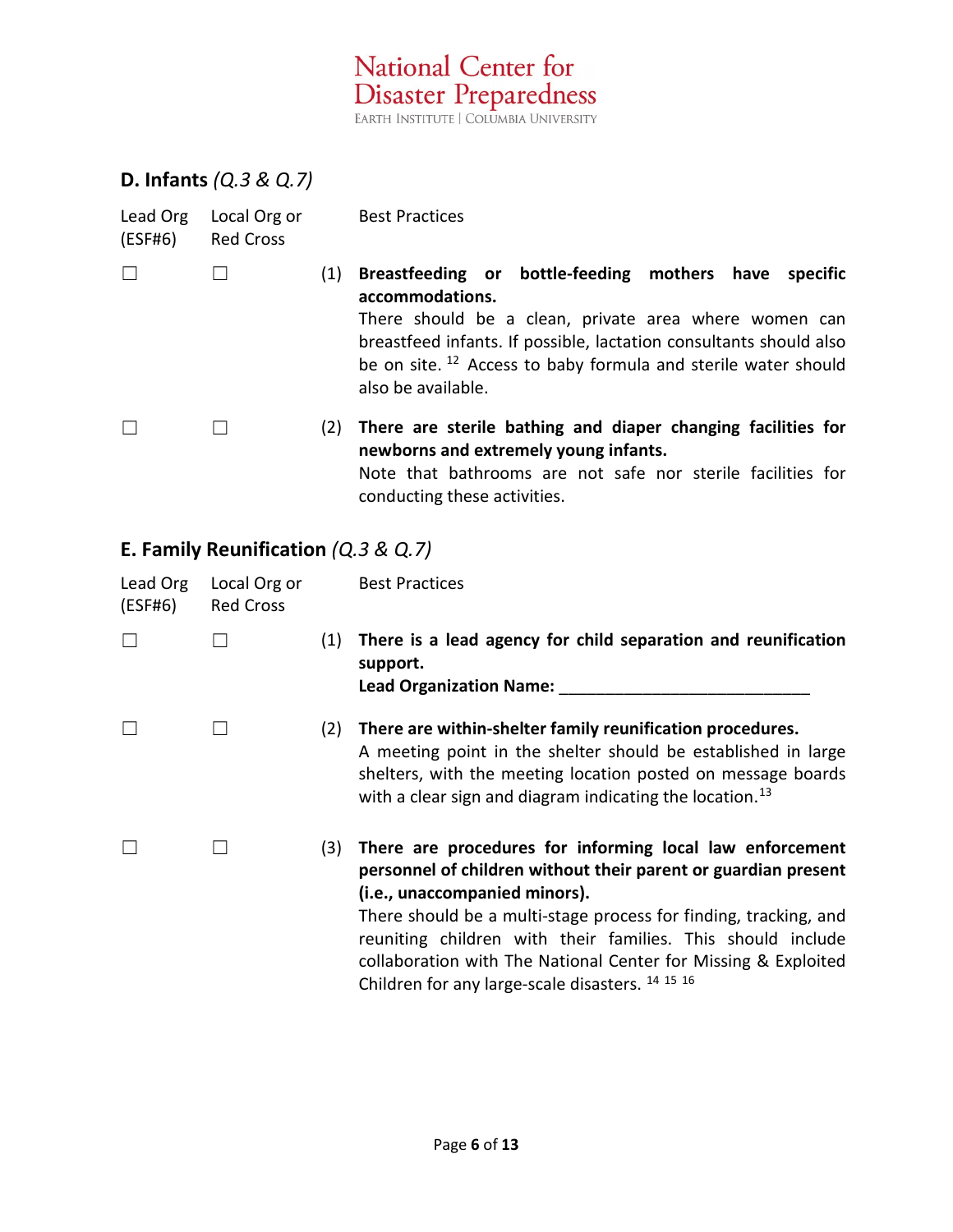|  |     | National Center for<br><b>Disaster Preparedness</b><br>EARTH INSTITUTE   COLUMBIA UNIVERSITY                                                                                                                                                                                                                                               |
|--|-----|--------------------------------------------------------------------------------------------------------------------------------------------------------------------------------------------------------------------------------------------------------------------------------------------------------------------------------------------|
|  | (4) | There are procedures for informing local child welfare/child<br>protective services personnel of children without parent or<br>guardian present (i.e., unaccompanied minors).<br>Examples of considerations on what to include in the procedures<br>for child welfare and law enforcement can be found in the<br>references. <sup>15</sup> |
|  | (5) | An organization in the community has a written agreement<br>with the municipality to provide child reunification services for<br>children who are missing, separated or unaccompanied.                                                                                                                                                     |

**Lead Organization Name:** \_\_\_\_\_\_\_\_\_\_\_\_\_\_\_\_\_\_\_\_\_\_\_\_\_\_\_

# **F. Safety and Security** *(Q.3 & Q.7)*

| Lead Org<br>(ESF#6) | Local Org or<br><b>Red Cross</b> |     | <b>Best Practices</b>                                                                                                                                                                                                                                                                                                                                                                                                                                                                                                                                                                                                                               |
|---------------------|----------------------------------|-----|-----------------------------------------------------------------------------------------------------------------------------------------------------------------------------------------------------------------------------------------------------------------------------------------------------------------------------------------------------------------------------------------------------------------------------------------------------------------------------------------------------------------------------------------------------------------------------------------------------------------------------------------------------|
|                     |                                  | (1) | There are procedures for reporting any possible or suspected<br>incidents of child abuse, neglect, endangerment to law<br>enforcement and/or child welfare/child protective services<br>agencies.<br>Typical procedures for the process to report child abuse can be<br>seen in a training in the references. 17                                                                                                                                                                                                                                                                                                                                    |
|                     |                                  | (2) | The commercial screening companies that perform background<br>checks on shelter volunteers have been vetted. Criminal<br>background checks should include all sex offender and child<br>abuse registries.<br>Typically, all volunteers should be vetted pre-event and placed<br>on a roster that is refreshed on a regular basis. Each screening<br>company may utilize different databases to conduct background<br>checks. A thorough understanding of which databases are<br>utilized (State, Federal, Sex Offender, etc.) should be explored<br>with background check agencies, especially if utilizing the service<br>through an intermediary. |
|                     |                                  | (3) | Volunteer identity is verified by fingerprinting.                                                                                                                                                                                                                                                                                                                                                                                                                                                                                                                                                                                                   |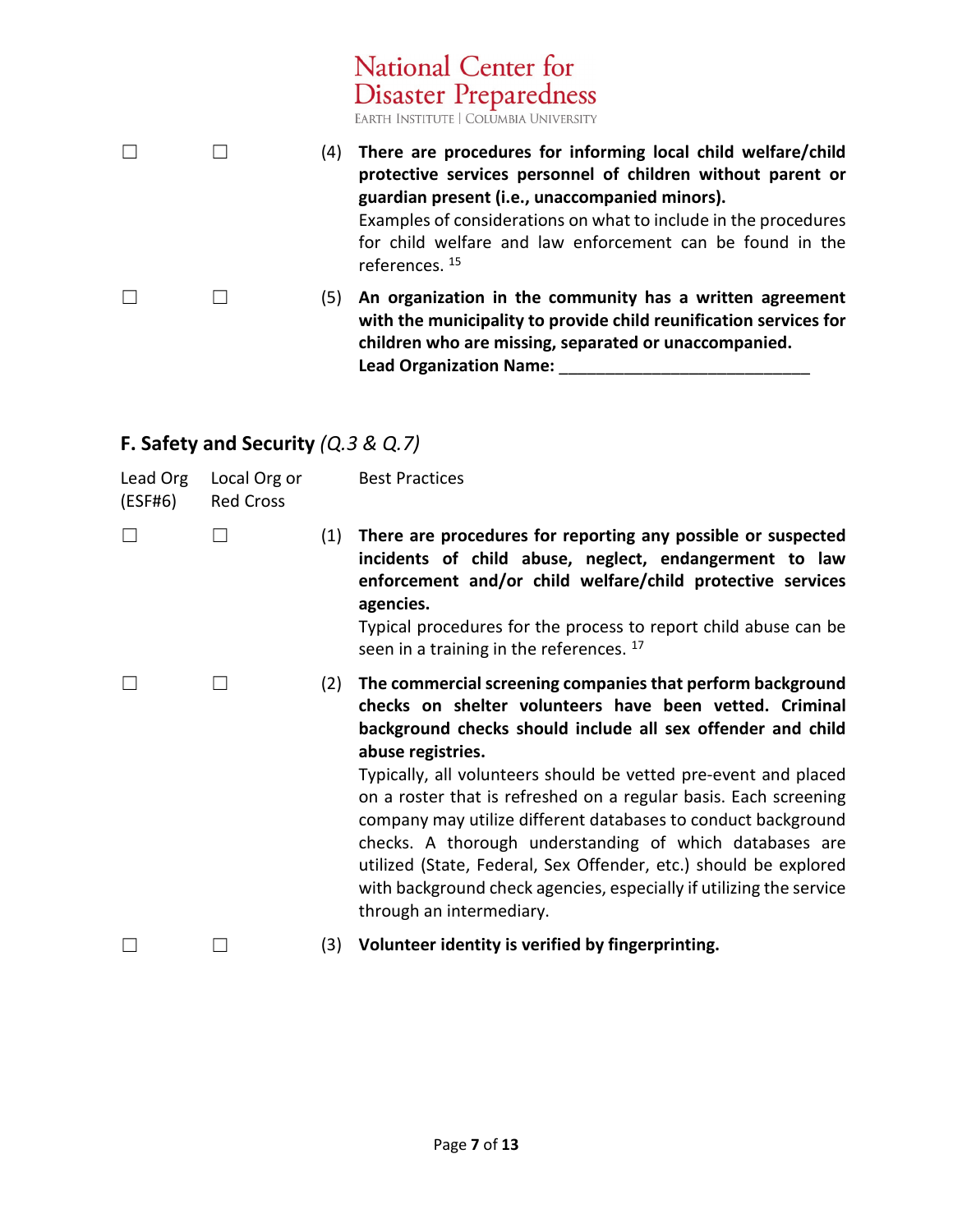|                                            |                                  |     | <b>Disaster Preparedness</b><br>EARTH INSTITUTE   COLUMBIA UNIVERSITY                                                                                                                                                                                                                                                                                                                                                                                                                                                           |
|--------------------------------------------|----------------------------------|-----|---------------------------------------------------------------------------------------------------------------------------------------------------------------------------------------------------------------------------------------------------------------------------------------------------------------------------------------------------------------------------------------------------------------------------------------------------------------------------------------------------------------------------------|
|                                            | $\vert \ \ \vert$                | (4) | Policies are in place to prohibit volunteer interaction with<br>children until the background check and vetting is complete and<br>satisfactory.<br>Prior vetting of volunteers through a pre-disaster volunteer<br>registry is recommended to mitigate potential risks. Suggested<br>procedures for background checks<br>policies<br>and<br>and<br>fingerprinting can be found in the references. $18$ An example of<br>prohibiting volunteer interactions with children can also be<br>found in the references. <sup>19</sup> |
|                                            | ⊔                                | (5) | Shelter environment is assessed for children's safety and<br>protection (e.g., outlet covers, hazards removed, doors to<br>outside areas secured and monitored).                                                                                                                                                                                                                                                                                                                                                                |
|                                            | $\Box$                           | (6) | Temporary respite care is available for children and their<br>guardians, particularly in protracted events (respite care defined<br>at end of document).<br>The shelter environment can lead to additional stress for<br>displaced families, especially those who are caring for young<br>children. Provision of respite care in the form of child care or<br>activity centers can allow adults the opportunities to take a break<br>or to create space to attend to acquiring aid.                                             |
| $\perp$                                    | $\vert \ \ \vert$                | (7) | There is a designated play area for children within the shelter<br>for which access is restricted and monitored.                                                                                                                                                                                                                                                                                                                                                                                                                |
|                                            | $\Box$                           | (8) | A protocol is in place for how and when to establish specific<br>child care programs within the shelter, such as temporary<br>respite care or emergency child care, and the appropriately<br>trained staff are readily available.                                                                                                                                                                                                                                                                                               |
| H. Health and Mental Health $(Q.3 \& Q.7)$ |                                  |     |                                                                                                                                                                                                                                                                                                                                                                                                                                                                                                                                 |
| Lead Org<br>(ESF#6)                        | Local Org or<br><b>Red Cross</b> |     | <b>Best Practices</b>                                                                                                                                                                                                                                                                                                                                                                                                                                                                                                           |

<span id="page-7-0"></span>National Center for

☐ ☐ (1) **There are procedures for obtaining parental consent for onsite health services for children.** Consult with your local health department for the appropriate consent processes.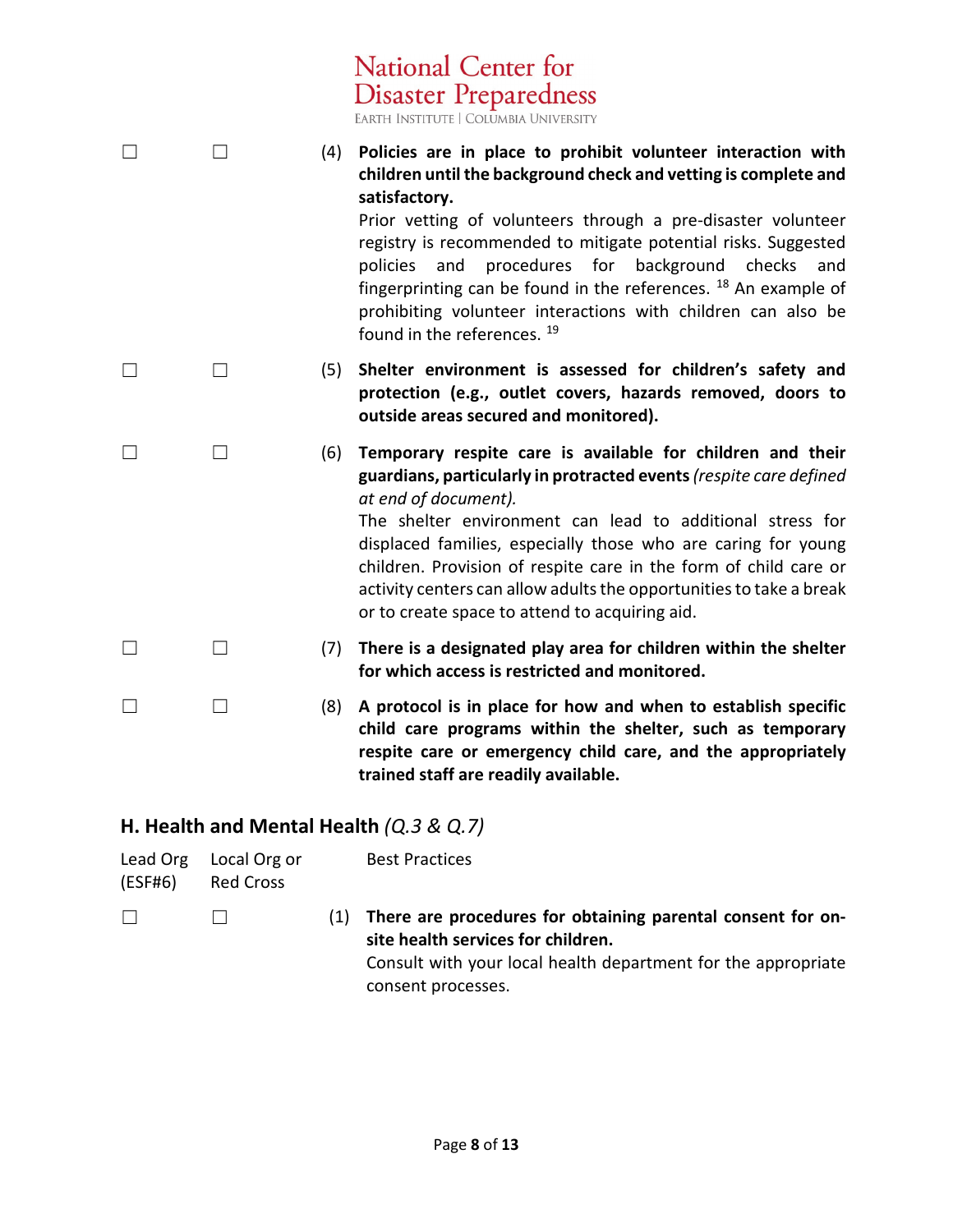National Center for<br>Disaster Preparedness

|                   | (2) | There are procedures for obtaining parental consent for off-<br>site health services for children.<br>Procedures may include requirements for what age children can<br>provide consent for themselves, the process for contacting the<br>parents, and who can serve as backups for parents to consent<br>to health services for children. An example of procedures for<br>obtaining consent for on-site and off-site health services for<br>children can be found in the references. 20 |
|-------------------|-----|-----------------------------------------------------------------------------------------------------------------------------------------------------------------------------------------------------------------------------------------------------------------------------------------------------------------------------------------------------------------------------------------------------------------------------------------------------------------------------------------|
| $\Box$            | (3) | Basic on-site health services are provided to families, and are<br>provided to children, with their parent's written permission.                                                                                                                                                                                                                                                                                                                                                        |
|                   | (4) | Staff have been trained to observe and recognize signs and<br>symptoms in children that may require mental/behavioral<br>health services.<br>Shelter staff should have clear referral guidelines for when<br>children may require additional protective services or a mental<br>health referral.                                                                                                                                                                                        |
| $\vert \ \ \vert$ | (5) | Staff have been trained to observe and recognize signs and<br>symptoms in children that may require immediate medical<br>attention.                                                                                                                                                                                                                                                                                                                                                     |
| $\vert \ \ \vert$ | (6) | There are agreements in place for provision or referral to<br>counseling, mental and behavioral health services for children<br>and caregivers.                                                                                                                                                                                                                                                                                                                                         |
| П                 | (7) | Staff have been trained how and when request outside<br>mental/behavioral health services for children in shelter.<br>Examples of potential training to recognize and refer children<br>for mental/behavioral health services can be seen in the<br>references for professionals and non-professionals. 21 22<br>Staff have guidance to work with guardians of children who<br>need further mental health/behavioral services.                                                          |
|                   | (8) | There are procedures for obtaining parental consent for<br>mental/behavioral health services for children.<br>Guidelines may include attempting to obtain consent from<br>parents within 24 hours after a child has arrived at the shelter.<br>Consent from parents and the children can include health care<br>and treatment and the placement in the emergency shelter<br>over an extended period of time. <sup>19</sup>                                                              |
|                   | (9) | There are procedures for obtaining mental/behavioral health<br>services for children.                                                                                                                                                                                                                                                                                                                                                                                                   |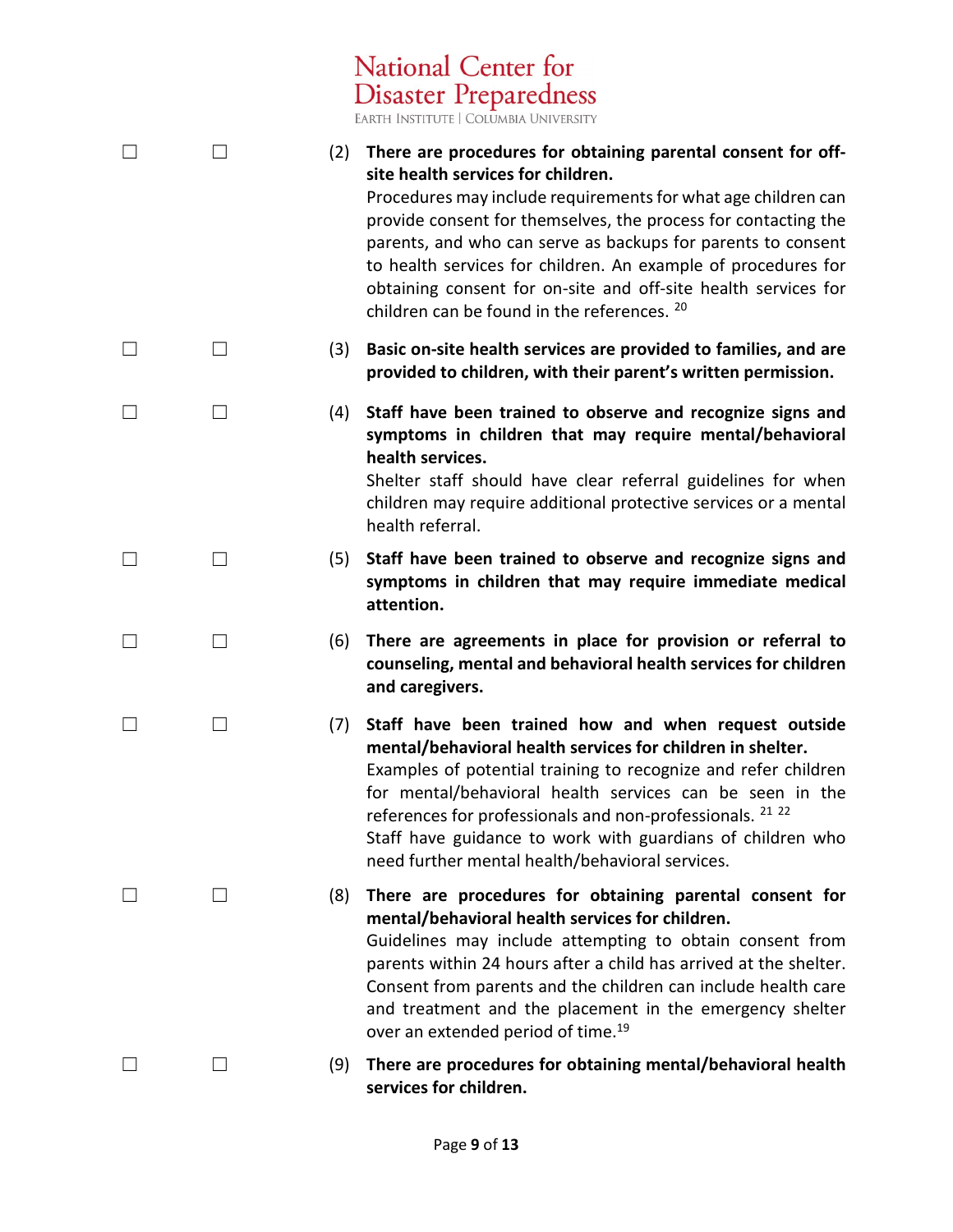☐ ☐ (10) **Staff working with children are trained in Psychological First Aid (PFA) for children and understand how to use referral services available.**

A variety of PFA trainings for various audiences are available.<sup>[23](#page-12-13)</sup>

### **I. Other**

☐ (1) **A shelter planning committee exists and includes the following public sector organizations alongside the local American Red Cross chapter, a faith-based organization, or another shelter management organization.** *(Q8)*

**National Center for** 

**Disaster Preparedness** EARTH INSTITUTE | COLUMBIA UNIVERSITY

- ☐ **Emergency management/services**
- ☐ **Health services**
- ☐ **Child Care and Early Education services.**
- ☐ **Public health**
- ☐ **Mental Health and behavioral health**
- ☐ **Chamber of Commerce and local businesses**
- ☐ **Child protective services**
- ☐ **Hospital(s)**
- ☐ **Police/law enforcement**
- ☐ **Community organizations who provide shelter support services, including faith-based organizations.**
- ☐ **Public school system**

The purpose of a local emergency planning committee or coalition is to help communities to prepare for and respond to emergencies. Including each listed agency on these local emergency planning committees is integral to ensuring the emergency shelter operations are as well managed as possible.  $24$  In the case of chemical emergency disasters, states and local governments are required to annually prepare response plans under the Emergency Planning and Community Right-To-Know Act (EPCRA). States and local governments are also required to establish local emergency planning committees. Local emergency committees are required to include organizations like public health departments, police/law enforcement, and hospitals. <sup>[25](#page-12-15)</sup> The frequency of meetings for the local emergency committees/shelter planning committees depend on how much work needs to be done and how much time the members have. A suggested baseline is at least two to four meetings a year local emergency committee, which could apply to the shelter planning committee.

> • A best practice would be for each shelter to have a parent advocate group from among the residents who can help inform shelter management about the unmet needs of children and families.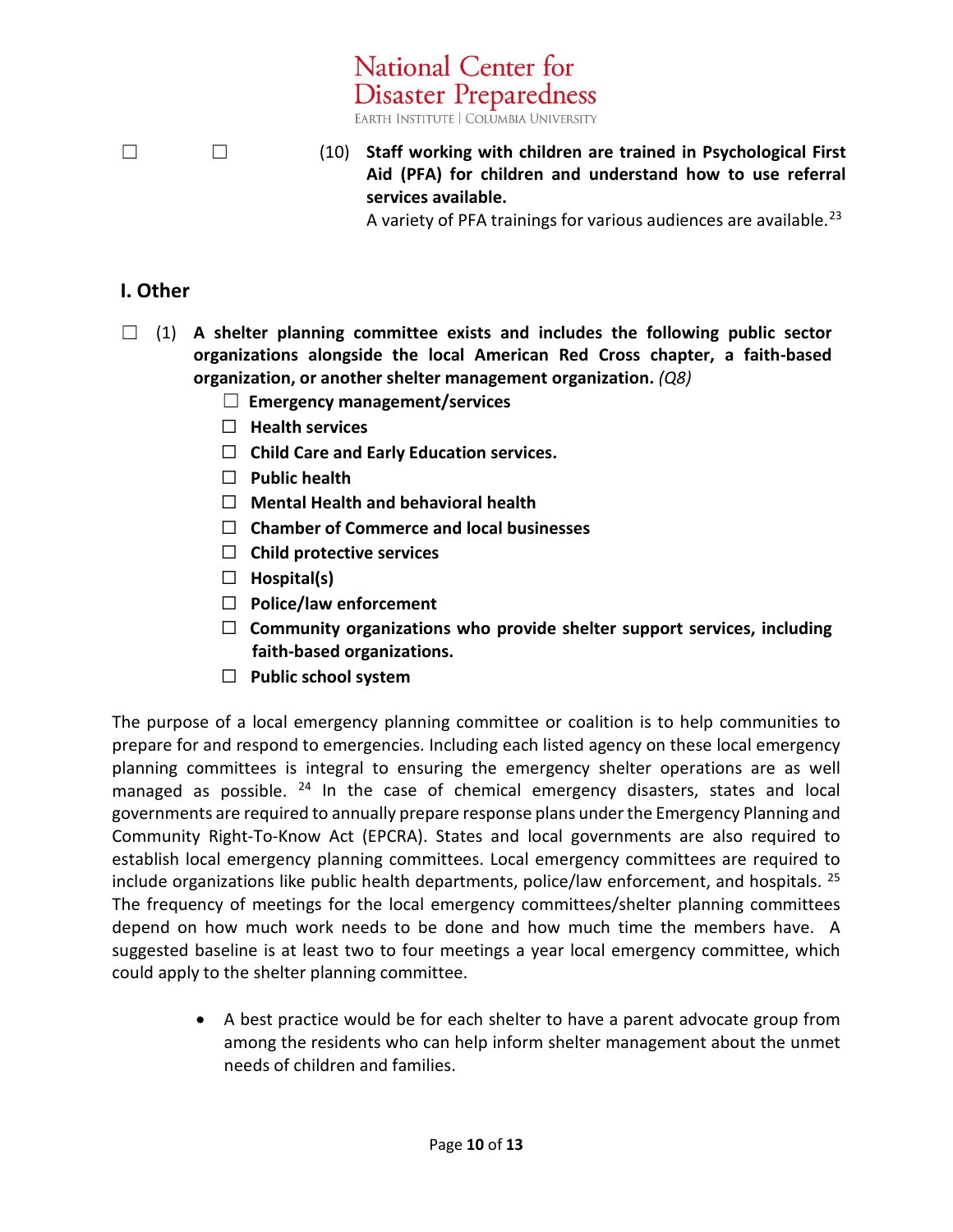**Disaster Preparedness** EARTH INSTITUTE | COLUMBIA UNIVERSITY

National Center for

• Shelter planning committees should also coordinate with special interest groups in a community such as coalitions, long-term recovery groups, and communitybased organizations who may represent various and/or vulnerable populations in a jurisdiction.

### **Relevant Definitions:**

Respite Care: "Providing short-term care for children in disaster recovery centers, assistance center, shelter, or other service delivery site while the guardians are onsite." - [Administration for](https://rcrctoolbox.org/wp-content/uploads/2020/01/Post_disaster_child_care_planning_matrix.pdf)  [Children and Families](https://rcrctoolbox.org/wp-content/uploads/2020/01/Post_disaster_child_care_planning_matrix.pdf)<sup>[26](#page-12-16)</sup>

[https://www.fema.gov/sites/default/files/2020-07/fema\\_ESF\\_6\\_Mass-Care.pdf](https://www.fema.gov/sites/default/files/2020-07/fema_ESF_6_Mass-Care.pdf)

<sup>3</sup> [National Mass Care Strategy \(FEMA and American Red Cross\)](http://nationalmasscarestrategy.org/mass-care-contact/) - A Memorandum of Agreement between FEMA and the American Red Cross under ESF #6 helps coordinate programs at the state level of mass care for disasters. This page shows the contacts for Mass Care in each state that is a member of the national strategy. <http://nationalmasscarestrategy.org/mass-care-contact/>

<sup>4</sup> [Washington State Emergency Management Division](https://www.mil.wa.gov/uploads/pdf/PLANS/wa-esf6-mass-care-final-aug2016.pdf) (pgs. 8-15) – Washington State's plan to address ESF#6 establishes the core sheltering services to be provided by agencies and organizations cooperating at the state level according to their individual mission, legal authority, plans and capabilities. These include the coordinating agency (Department of Social & Health Services), primary agencies (American Red Cross), and supporting agencies (Department of Ecology – Washington Conservation Corps, the Department of Health, and the Office of the Superintendent of Public Instruction, among others). These agencies may vary from community to community. <https://mil.wa.gov/asset/5bac136aa9f2f>

<sup>5</sup> [Florida Division of Emergency Management](https://www.floridadisaster.org/globalassets/importedpdfs/state-strategy-may-2012-final.pdf) (pgs. 17 - 38) - The Florida Disaster Housing Plan includes a section discussing the responsibility of local/county governments in preparing a sheltering plan which will include how they plan to register the applicants, demographics, and the duration of use for shelters. <https://www.floridadisaster.org/globalassets/importedpdfs/state-strategy-may-2012-final.pdf>

<sup>6</sup> [Government of Mono County, California](https://agenda.mono.ca.gov/agendapublic/AttachmentViewer.ashx?AttachmentID=13714&ItemID=7393) – An MOU between a local chapter of the American Red Cross and Mono County, California. This agreement deals with issues like training for agency employees on shelter operations, ensure that shelter agreements are up to date, supplying shelters, and disaster relief procedures. <https://agenda.mono.ca.gov/agendapublic/AttachmentViewer.ashx?AttachmentID=13714&ItemID=7393>

<sup>1</sup> [Alameda County Emergency Management](https://www.cdc.gov/nceh/ehs/Docs/Guide_for_Local_Jurisdictions_Care_and_Shelter_Planning.pdf) – The County of Alameda Guide for Local Jurisdictions on Care and Shelter Planning provides guidelines for planning and operating emergency shelters, including general definitions, planning for physical spaces and meeting disaster shelter needs. [https://www.cdc.gov/nceh/ehs/Docs/Guide\\_for\\_Local\\_Jurisdictions\\_Care\\_and\\_Shelter\\_Planning.pdf](https://www.cdc.gov/nceh/ehs/Docs/Guide_for_Local_Jurisdictions_Care_and_Shelter_Planning.pdf)

<sup>&</sup>lt;sup>2</sup> [Federal Emergency Management Agency \(FEMA\)](https://www.fema.gov/sites/default/files/2020-07/fema_ESF_6_Mass-Care.pdf) – Emergency Support Functions (ESF) are a way to categorize and coordinate the Federal government's response to disasters. ESF-6 looks at mass care, emergency assistance, temporary housing, and human services in the face of a disaster. This annex shows the role of the ESF coordinators and the lead agencies at the federal level.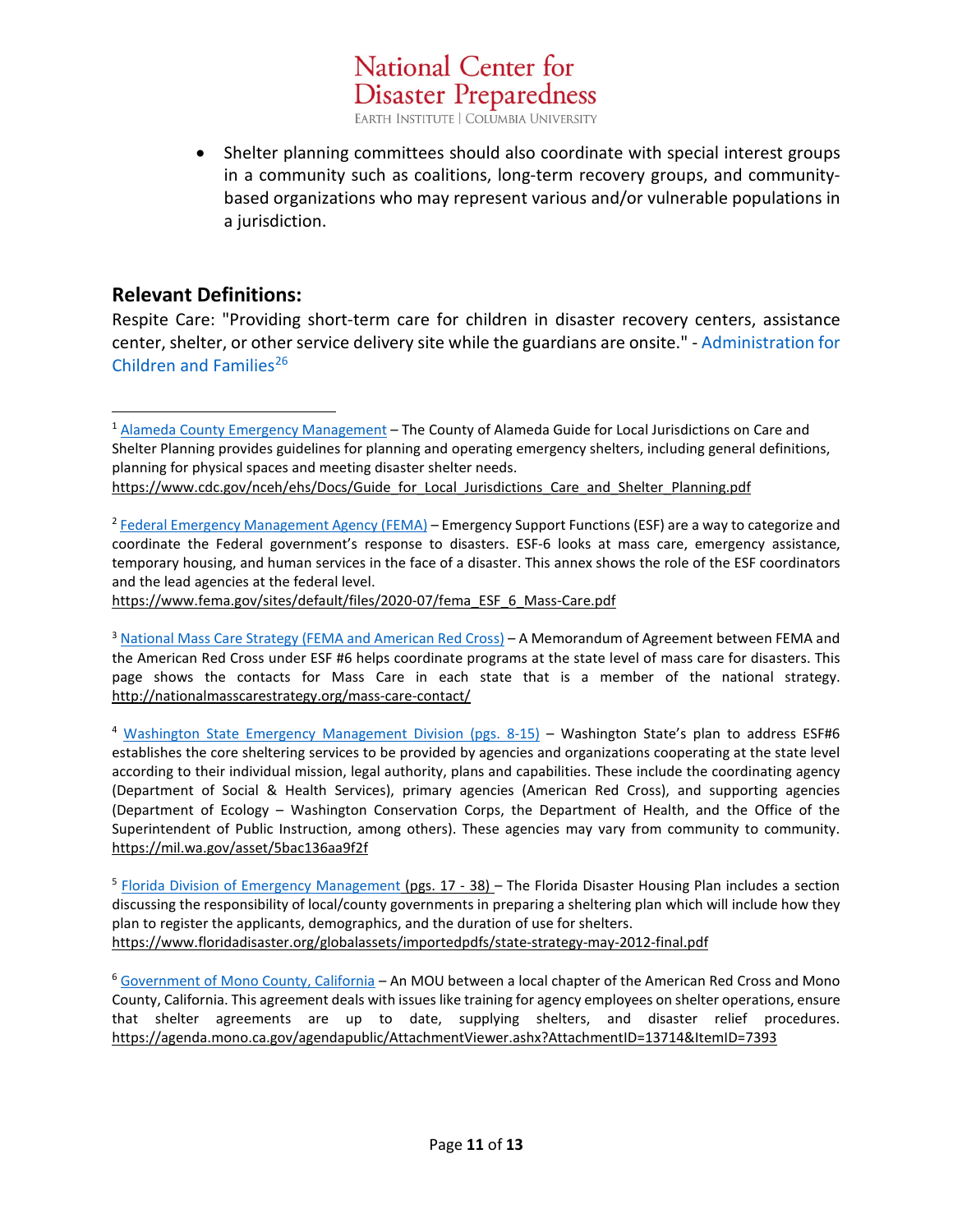<sup>7</sup> [National Center for Missing and Exploited Children](https://www.ready.gov/sites/default/files/NCMEC_Child_ID_Kit_wc_FEMA_508.pdf) – This resource provides a standard template of pertinent information to obtain when recovering a missing child after a disaster. This includes personal information, medical information, physical characteristics, and medical information. [https://www.ready.gov/sites/default/files/NCMEC\\_Child\\_ID\\_Kit\\_wc\\_FEMA\\_508.pdf](https://www.ready.gov/sites/default/files/NCMEC_Child_ID_Kit_wc_FEMA_508.pdf)

8 [Centers for Disease Control and Prevention](https://stacks.cdc.gov/view/cdc/25147) - A health advisory from CDC that provides guidance on how to identify and protect children displaced by a disaster. Suggestions include surveying the children, the use of hospital-style identification bracelets, and suggestions about what to do with children who are missing. <https://stacks.cdc.gov/view/cdc/25147>

<sup>9</sup> [The International Federation of Red Cross and Red Crescent Societies](https://media.ifrc.org/ifrc/standards/) – The International Federation of the Red Cross and Red Crescent Societies have a list of minimum standards for shelters that includes a checklist of items to consider when assessing needs in a shelter and community after a disaster. https://media.ifrc.org/ifrc/standards/

<span id="page-11-0"></span><sup>10</sup> [Save the Children](https://rcrctoolbox.org/toolbox/child-safety-guidance-for-emergency-evacuation-shelters/) – Guidelines on how to best consider children's safety in a shelter after a disaster. Topics covered in the guidelines includes hygiene, shelter sleeping area design, evacuation and sheltering, and facility layout. <https://rcrctoolbox.org/toolbox/child-safety-guidance-for-emergency-evacuation-shelters/>

<span id="page-11-1"></span><sup>11</sup> [Columbia University Mailman School of Public Health](https://www.publichealth.columbia.edu/research/gate/menstruation-emergencies) – An overview of menstrual hygiene in emergency contexts, including a toolkit for integrating menstrual hygiene management (MHM) into humanitarian response. <https://www.publichealth.columbia.edu/research/gate/menstruation-emergencies>

<sup>12</sup> [International Association of Venue Managers Inc. and the American Red Cross \(pg. 129\)](https://www.fema.gov/pdf/emergency/disasterhousing/mspg.pdf) - A planning guide for mega-shelters that provides information on how to prepare a large venue to be a shelter for disaster victims and manage the operations of the shelter.

<span id="page-11-2"></span><https://www.fema.gov/pdf/emergency/disasterhousing/mspg.pdf>

13 [International Association of Venue Managers Inc. and the American Red Cross \(pg. 168\)](https://www.fema.gov/pdf/emergency/disasterhousing/mspg.pdf) - A planning guide for mega-shelters that provides information on how to prepare a large venue to be a shelter for disaster victims and manage the operations of the shelter.

<span id="page-11-3"></span><https://www.fema.gov/pdf/emergency/disasterhousing/mspg.pdf>

<sup>14</sup> [FEMA](http://rems.ed.gov/docs/24post-disaster-reunification-of-children-a-nationwide-approach.pdf) (pgs. 39-48, 16-18) – Post-disaster reunification procedures that includes the roles that each level of government should play, considerations for planning, and concept of operations for reunification. This specifically includes potential procedures for a minor being separated from a parent or legal guardian and the role local child welfare and law enforcement agencies should play in reunification.

<span id="page-11-4"></span><https://rems.ed.gov/docs/24post-disaster-reunification-of-children-a-nationwide-approach.pdf>

<sup>15</sup> [National Center for Missing and Exploited Children \(pg.21\)](https://api.missingkids.org/en_US/publications/NC74.pdf) - A law-enforcement guide to case investigation and program management for missing and abducted children, which includes a procedure for informing law enforcement about missing children during national disasters.

<span id="page-11-5"></span>[https://api.missingkids.org/en\\_US/publications/NC74.pdf](https://api.missingkids.org/en_US/publications/NC74.pdf)

<sup>16</sup> [National Center for Missing and Exploited Children](https://www.missingkids.org/content/dam/missingkids/pdfs/publications/nc198.pdf) – A quick-reference guide for families of missing children during emergency response provides a checklist of actions for families to take in the event a child goes missing. <https://www.missingkids.org/content/dam/missingkids/pdfs/publications/nc198.pdf>